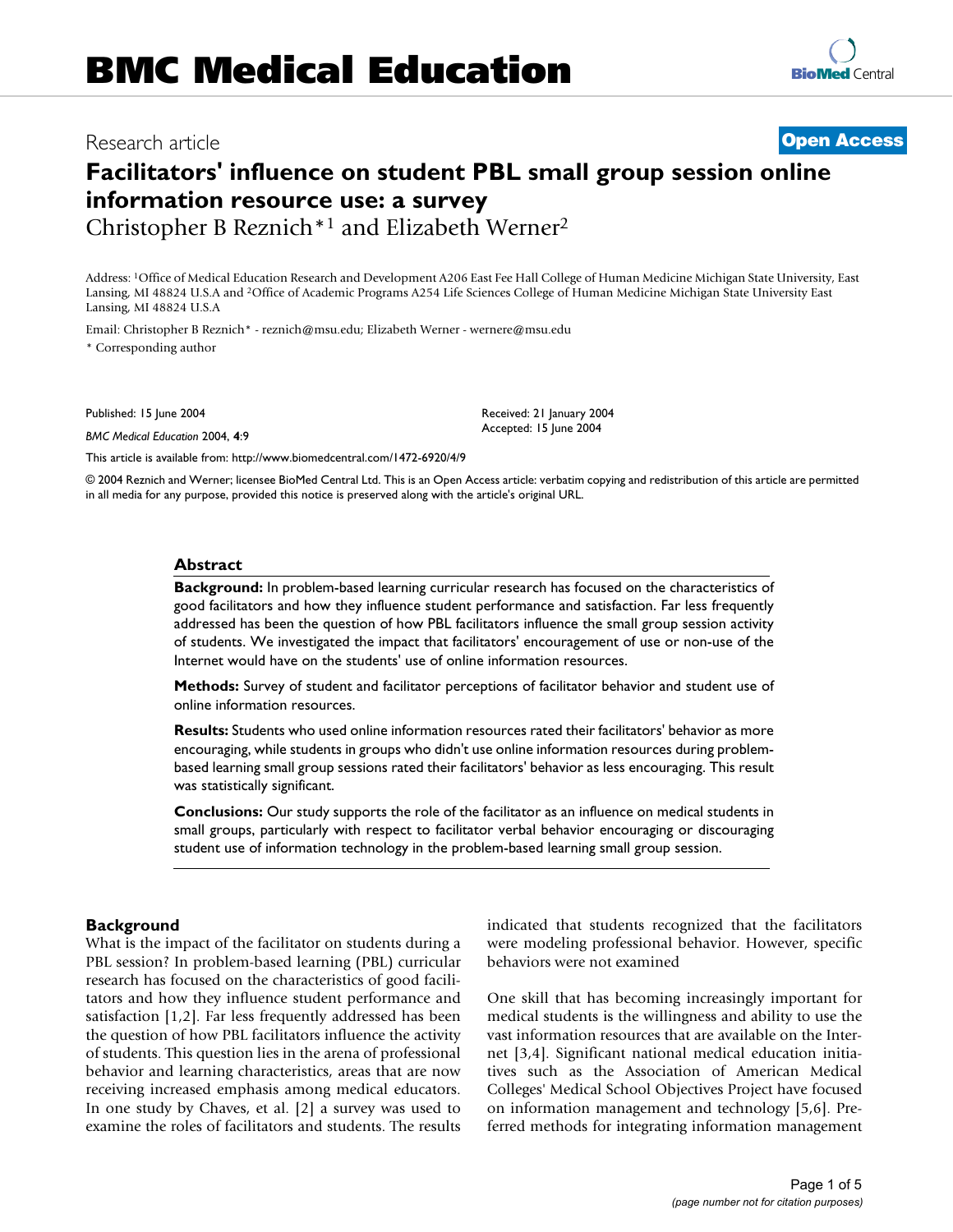into medical education include embedding information management experiences throughout the curriculum [5].

At the College of Human Medicine, Michigan State University, the year two curriculum uses a problem–based learning model for the learning and integration of all basic science content. Students meet in small groups of 7– 8 students with a faculty facilitator for 3 2-hour sessions each week. At these meetings the students use paper or video cases to stimulate their learning and integration of the relevant basic sciences. In general, each PBL discussion focuses on a two-part case, the first part describing a patient with a presenting complaint, and the second part presenting history/physical, laboratory and radiological findings, as suitable. The format for each case discussion is to identify the *cues*, the facts of the case in terms of signs, symptoms, and other pertinent data; develop a *hypothesis list* of basic science principles and concepts that explain as many of the cues as possible; and a list of *learning issues* that will guide students in independent learning activities prior to their next PBL session. Typically, students spend approximately one hour on this initial case discussion. After between-session independent learning, students engage in a "return to the case" discussion to apply new learning to their understanding of the case. Students spend approximately one hour on this phase of the PBL process, at which time students then begin to discuss a new case. During the academic year, each student works with five different facilitators who are physicians and/or basic scientists. Facilitators are trained and encouraged to act as "process experts" and to avoid contributing to the discussion of content. This curriculum has been in place for over 10 years.

In 2000, the College renovated all of the rooms used for the PBL group meetings. Each room is now equipped with a networked computer and a projector. Students and facilitators are able to access the Internet during group meetings to search for information, images, etc. Some case information such as radiographs or pathology slides must be accessed via Blackboard ™, a commercial web-based course management tool, during their tutorial meeting time. Other electronic resources included an expanding library of on-line journals available thought the MSU Main Library web site. We have sought to integrate the use of online information resources using this technology during PBL tutorials, and have introduced PBL facilitators to the technology via faculty development demonstrations and workshops.

We have observed that some of our senior facilitators are not eager to use nor encourage student use of online information resources in the groups. Recognizing this issue, we questioned the impact that the facilitators' encouragement of use or non-use of the Internet and other electronic information tools would have on the students. Would the students' use of online information resources be associated with their perceptions of their facilitators' encouragement or lack of encouragement with respect to the use of such resources? Our specific hypotheses, based upon the work of Chaves, et al, and Schmidt and Moust cited above, were that student perceptions of positive facilitator encouragement would be associated with greater student use of online information resources. Conversely, we hypothesized that student perceptions of facilitator discouragement would be associated with less student use of online information resources. We designed a brief survey study in an attempt to test these hypotheses.

## **Methods**

For this study, we defined "online information resources" as information resources accessible via the MSU campus network or the Internet. The major campus network resource was Michigan State University's Electronic Reference Library, a compendium of electronic texts, journals and databases. The most frequently used Internet resources included a variety of medical information sites accessed via Google web searching and Medline searching. Excluded from the definition of online information resources were any resources accessed via the PBL course's Blackboard web site, including PBL cases, radiographs, and other supporting materials.

Institutional review board approval for the survey was granted on August 30, 2001. Students and facilitators were excluded from the research if they so desired. Two survey forms were developed, one for facilitators comprising five questions, another for students comprising four questions. Each group was asked to respond to several questions about perceptions of facilitator verbal behavior regarding use of online information resources. For all questions, facilitators were asked to rate their perceptions of their own verbal behavior or their individual PBL group's performance using online information sources, and students were asked to rate their perceptions of their facilitator's verbal behavior or their own group's performance. "Verbal behavior" was defined as verbal expression either encouraging students to or discouraging students from using online information resources. The first question asked students and facilitators to rate their perceptions of facilitators' verbal behavior on a 10-point scale as either consciously encouraging (1) or consciously discouraging (10) students to use online information resources. Students and facilitators were asked how often facilitators consciously encouraged student use of online information resources and how often facilitators discouraged student use of online information resources by choosing one of four possible rates per class: "0 times," "1–3 times," "4–6 times," and ">6 times." Finally, students and facilitators were asked to estimate the average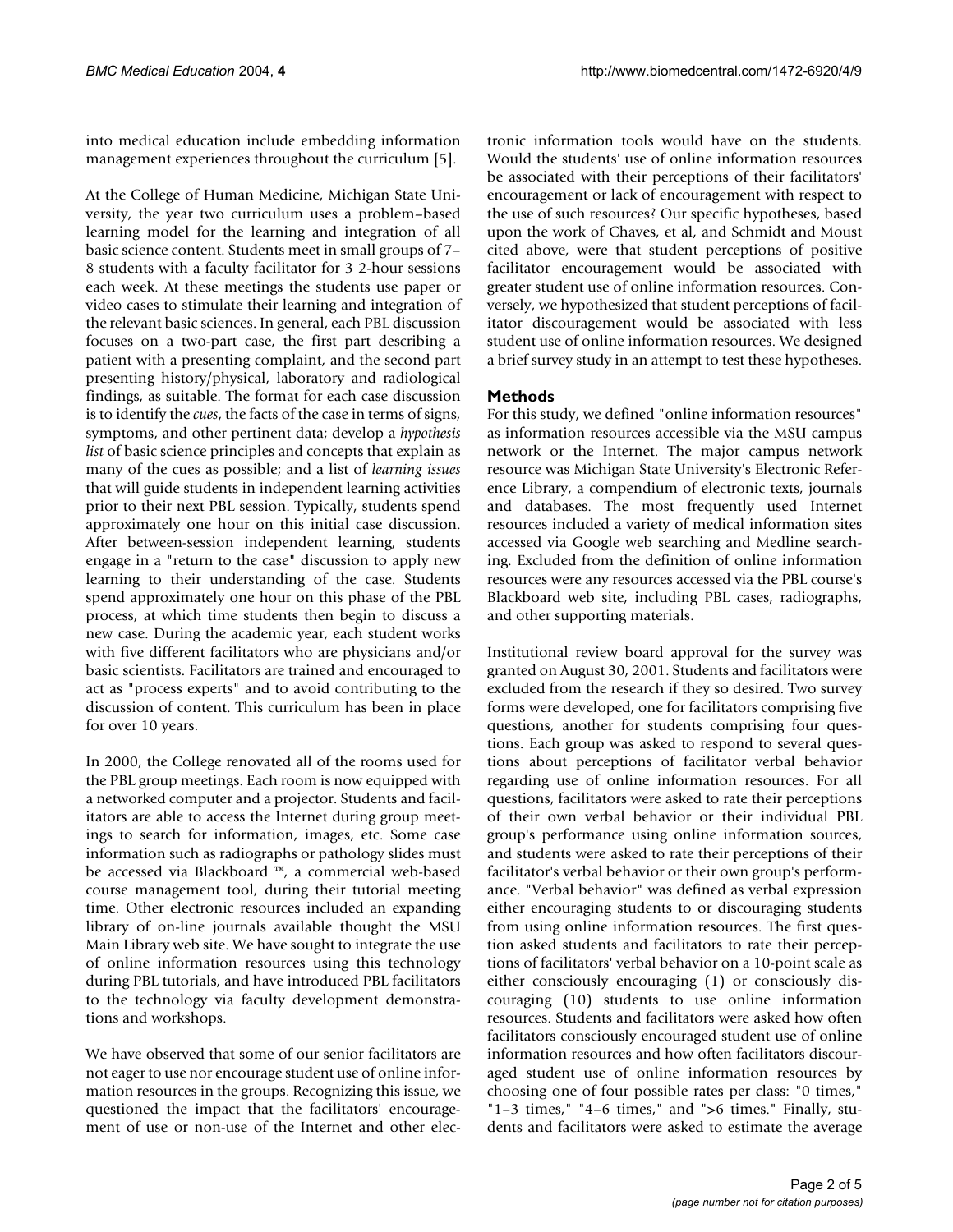|                                                                                                    |                                                           | Reported Student Use of Online Information<br>Resources |                             |           |
|----------------------------------------------------------------------------------------------------|-----------------------------------------------------------|---------------------------------------------------------|-----------------------------|-----------|
|                                                                                                    |                                                           | No Student Use Reported                                 | <b>Student Use Reported</b> | Totals    |
| Student Perceptions of Facilitator Encouragement<br>of Student use of Online Information Resources | No Perceived Facilitator<br><b>Encouragement Reported</b> | 12 (17.5%)                                              | 10(14.5%)                   | 22 (32%)  |
|                                                                                                    | Perceived Facilitator                                     | 2(3%)                                                   | 44 (65%)                    | 46 (68%)  |
| Totals                                                                                             | <b>Encouragement Reported</b>                             | 14 (20.5%)                                              | 54 (79.5%)                  | 68 (100%) |

**Table 1: Cross-Tabulation of Student Perceptions of Facilitator Encouragement of Student Use of Online Information Resources and Reported Student Use of Online Information Resources**

Pearson Chi-Square = 22.937, p > .000

number of times students used online information resources per PBL tutorial using the same scale. Survey questions were identical on both forms with one exception: There was a change of person in the subject of the survey items to account first person (facilitator) or third person (student) perspective. A pilot test of the survey was conducted during October 2001. The results of a pilot test indicated a need to match students and their individual PBL group's facilitator in order to obtain useful data. The final survey was administered during March 2002. All statistical analyses were performed using SPSS v. 11.0.

## **Results**

The survey was distributed to 106 students and 14 facilitators. Seventy-four (71%) student forms and 10 (71)% facilitator forms were returned. Sixty-eight students (64%) and 9 facilitators (64%) returned complete survey forms and indicated their willingness to participate in the research. Six student respondents (7%) elected not to have their surveys used in the study. One facilitator (7%) returned a completed survey, but indicated he/she was unwilling to participate in the research.

The majority of students indicated that, in their perception, their PBL facilitator consciously encouraged student use of online information resources in the PBL small group discussion on average from one to three times per class. Given the small or nil numbers in the two highest categories (4–6 times, >6 times), for purposes of analysis the results for all instances of student perception of facilitator encouragement for student use of online resources were combined into one cell. Thus there were 46 students (68%) who reported their perceptions of their facilitators encouraging student use of online information resources 1 – >6 times, while 22 students (32%) reported no perceptions of their facilitators encouraging student use of online information sources (Table 1).

The majority of students indicated that their PBL sessions used online information resources on average from one to three times per sessions. Given the small numbers in the highest two categories (4–6 times, >6 times), for purposes of analysis the results for all instances of use were combined into one cell. Thus there were 54 students (79.5%) who reported their groups as using online information resources,  $1 - 56$  times, while 14 students (20.5%) reported no use of online information resources.

Using the combined counts, we constructed a  $2 \times 2$  table cross-tabulating students perceptions of facilitator encouragement of student use of online information resources with reported student use of online information resources (Table 1).

The Chi-Square analysis presented in Table 1 indicated a statistically significant difference in students' reports of their use of online information resources according to whether or not they perceived their facilitators as encouraging their use of such resources. Of the students who reported not using online information resources  $(n = 14)$ , the overwhelming majority (12 of 14) reported perceiving no facilitator encouragement to use online information resources. Of the students who reported using online information resources  $(n = 54)$ , the overwhelming majority (44 of 54) reported perceiving facilitator encouragement to use online information resources. These results were significant at the .0001 level.

We were able to collect data addressing the hypothesis that student perceptions of facilitator verbal behavior would be associated with incidence of student use technology. The mean scores of students perceptions of facilitator verbal behavior regarding the use of online information resources, as rated on a 10-point scale with "1" = consciously encourages students to use online information resources to "10" = consciously discourages students to use online information resources, was compared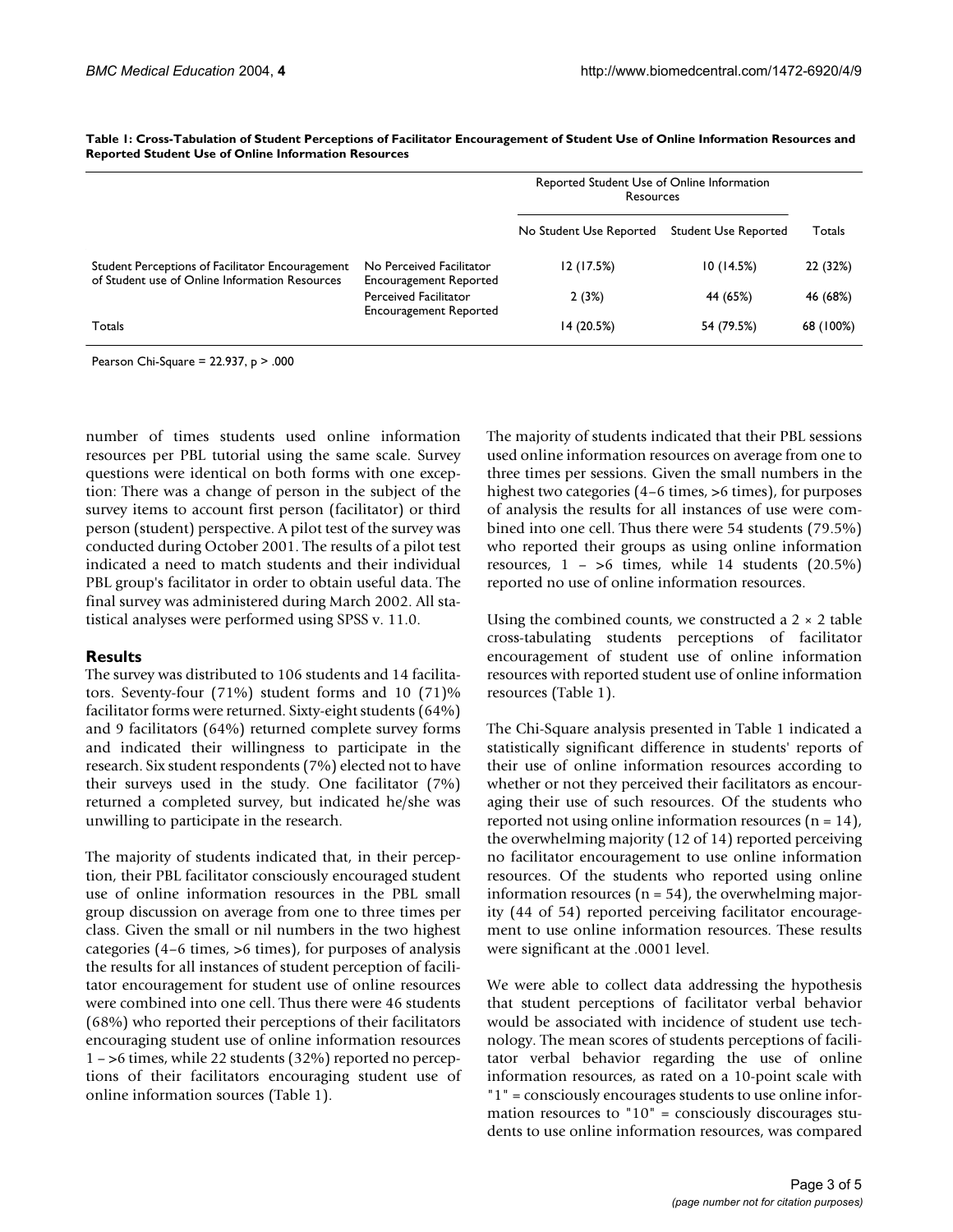|                                                                              | n               | Mean Student Ratings (Mean Ranks) | Mann-Whitney U | Significance (2-tailed) |
|------------------------------------------------------------------------------|-----------------|-----------------------------------|----------------|-------------------------|
| Reported group NOT USING online information<br>resources during PBL session. | $\overline{14}$ | 4.92(45.71)                       | 221.00         | .015                    |
| Reported group USING online information resources<br>during PBL session.     | 54              | 3.83(31.59)                       |                |                         |

#### <span id="page-3-0"></span>**Table 2: Mann-Whitney U Test of Student Ratings of Facilitator Verbal Behavior and Student Use of Online Information Resources**

<span id="page-3-1"></span>**Table 3: Mann-Whitney U Test of Student Ratings of Facilitator Verbal Behavior and Facilitator Self-Ratings of Their Verbal Behavior**

|                                 | n       | Mean Student Ratings (Mean Ranks) | Mann-Whitney U | Significance (2-tailed) |
|---------------------------------|---------|-----------------------------------|----------------|-------------------------|
| Facilitators<br><b>Students</b> | ۰<br>68 | 3.88(37.85)<br>4.05(40.31)        | 323.50         | .747                    |

with their self-reports of use of online information resources according to the combined data presented in Table 1. Given the unbalanced groups, a Mann-Whitney U test was performed (Table [2\)](#page-3-0).

The results indicate that students in groups who didn't use online information resources during PBL tutorials rated their facilitators' behavior more toward the midpoint or "neutral" end of the perception scale, while students who did use the information resources rated their facilitators behavior more toward the "encouraging" end of the perception scale. This result was significant at the .015 level.

The ratings of facilitators' verbal behavior on the 10-point encouragement-discouragement scale were consistent between students and facilitators. The mean facilitator self-rating was 3.88, while the mean student rating was 4.05. A Mann-Whitney U test was performed to compare ranks of scores of both groups (Table [3](#page-3-1)).

The lack of a statistically significant result indicates that students and facilitators ratings of facilitators' verbal behavior on the 10-point encouragement-discouragement scale were consistent with each other.

## **Discussion**

Any apprehension we may have had regarding some facilitators' lack of eagerness about online information resources was fortunately not borne out by the data. Indeed, only one student reported a perception of their facilitator actively discouraging the use of online information resources, a perception not shared by the student's colleagues in that small group.

The results of the analysis appear to support our hypothesis that student perceptions of facilitator behavior are associated with student use of online information resources, with greater student use of such resources associated with greater facilitator encouragement of this usage. A comparison of two groups, those who used online resources versus those who did not, showed a significant difference with respect to perceptions of facilitator encouragement behavior and their association with desired student performance.

These results support the notion described by Schmidt and Moust that interpersonal expertise, as evidenced by a "genuine and personal interest in the students and their learning" is a requisite for effective PBL group facilitation[1] Furthermore, the results provide empirical support for those responsible for faculty development in PBL and technology to impress upon facilitators the importance of their role in encouraging students to experiment with these important skills.

Our study was very narrowly defined to address student and facilitator perceptions of facilitator behavior, based upon self-reports of use of online information resources. The study would have been strengthened with use of more rigorous observational methods such as video or audiotape, or of logs of students' online activity. Given the obtrusiveness of these methods, we chose not to implement them. Our study was also limited to small group problem-based learning sessions, and would have been enriched by assessment of facilitator behavior, for example, during clinical rounds or other teaching formats. Furthermore, this study focused on associations of facilitator behavior with student use of online resources. Other variable are worthy of study: the effect of individual student